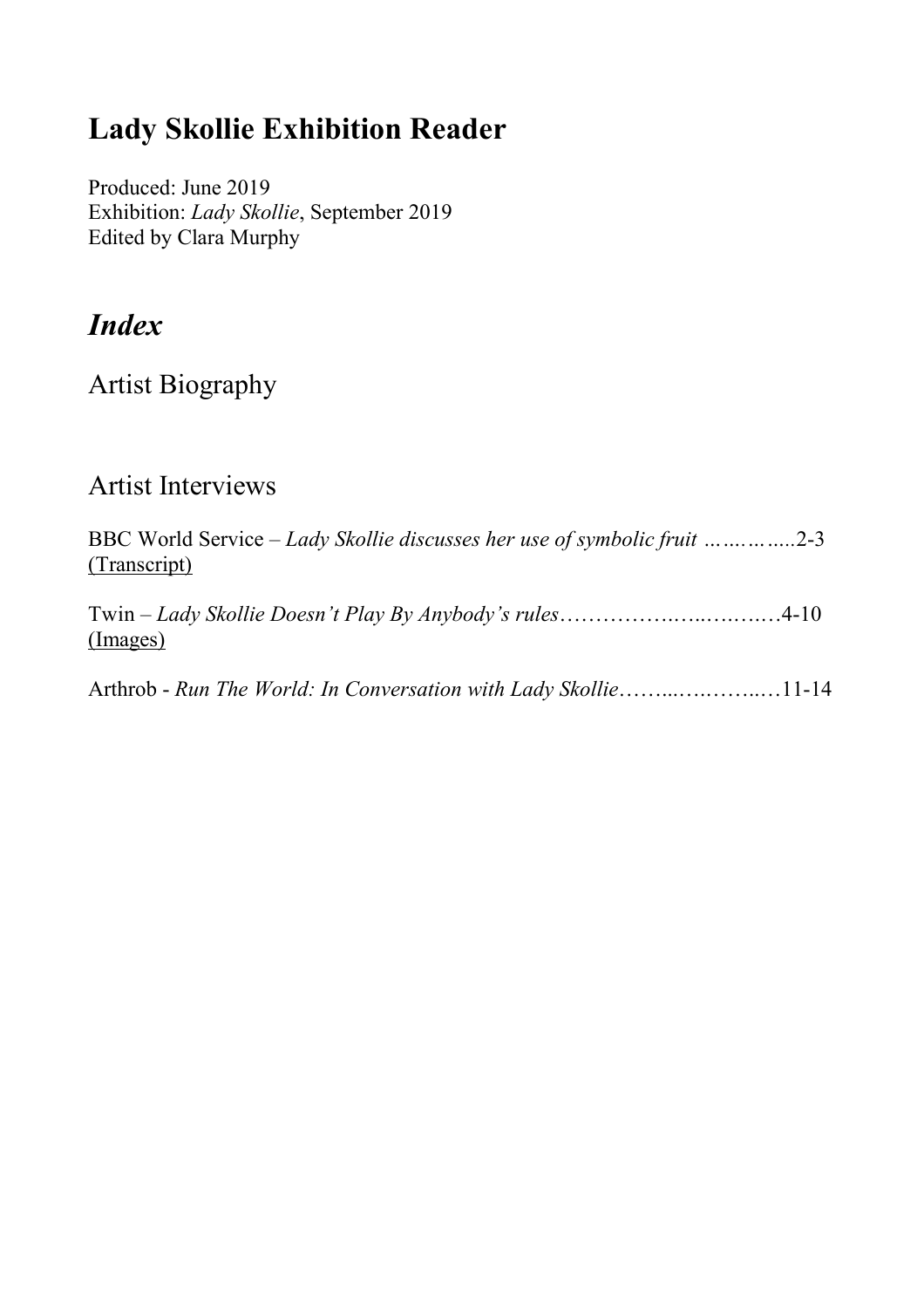#### **(Audio Transcript)**

BBC World Service – *Lady Skollie discusses the use of symbolic fruit in her work*

#### Interviewer:

Her works are an explosion of colour. She's an artist of the social media generation, and is often photographed along with her work.

#### Lady Skollie:

As a Khoisan coloured woman, I really like mark making, I think its in my blood, I want to have something tangible that I created in the space.

The fruit is reminiscent of my coloured identity and very tied into sexual imagery – sexual dynamics, it also has a simple explanation, my mother was addicted to fruits and is now a diabetic. Sexual longing is translated into longing for fruit.

#### Interviewer:

That's when the sensuality of the work comes in.

#### $LS^{\dagger}$

Patriarchy runs so deep. Coming from south Africa with huge HIV statistics and also high numbers of rape. The silence is what keeps us in this loop. Humour is a useful way to openly discuss these issues.

Interviewer: Why the name Lady Skollie?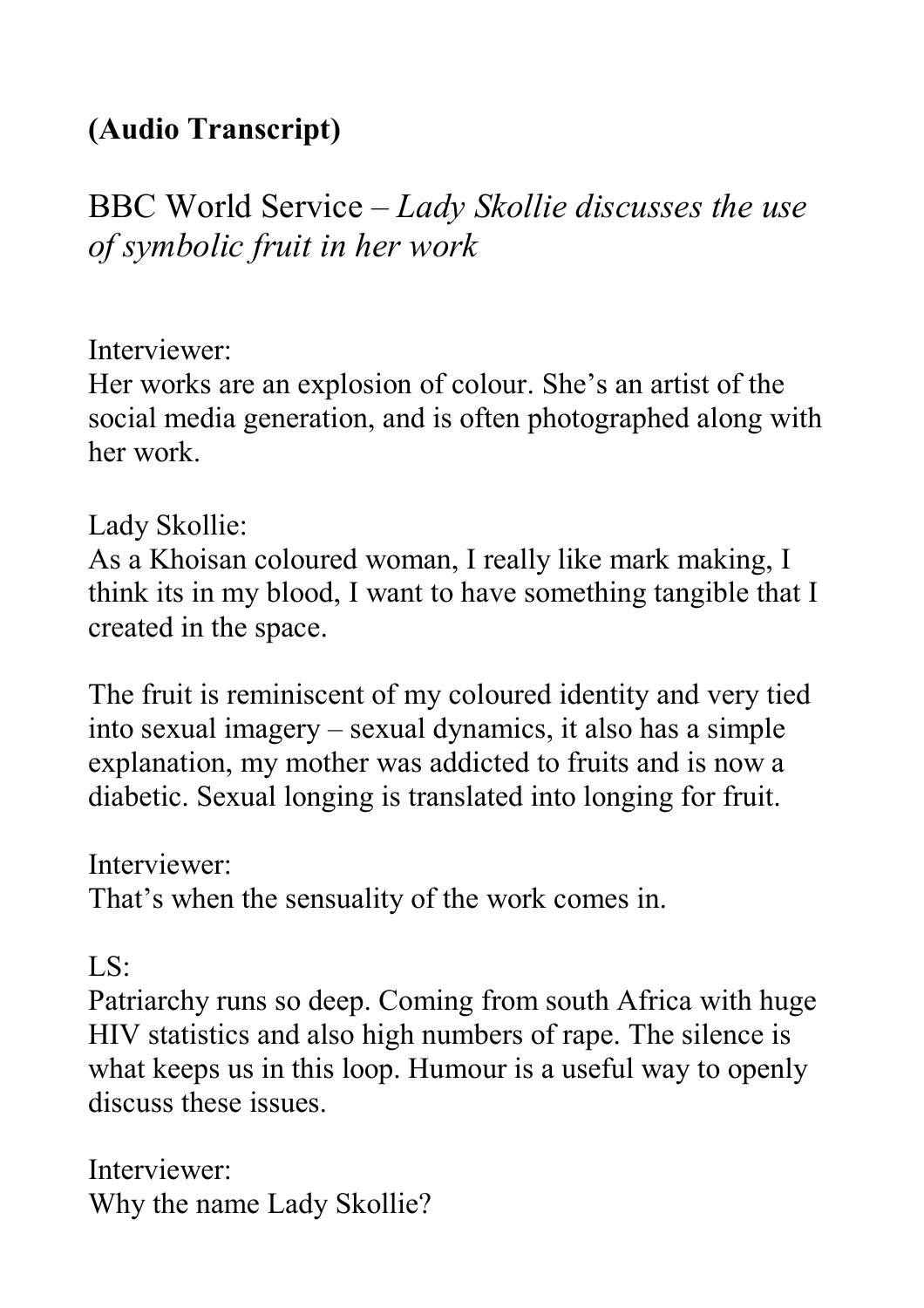LS:

An interplay between my feminine and masculine qualities. Skollie refers to a crook and also a person of colour. Now it has become fashionable with streetwear, so its about reclaiming a word that was used to repress us.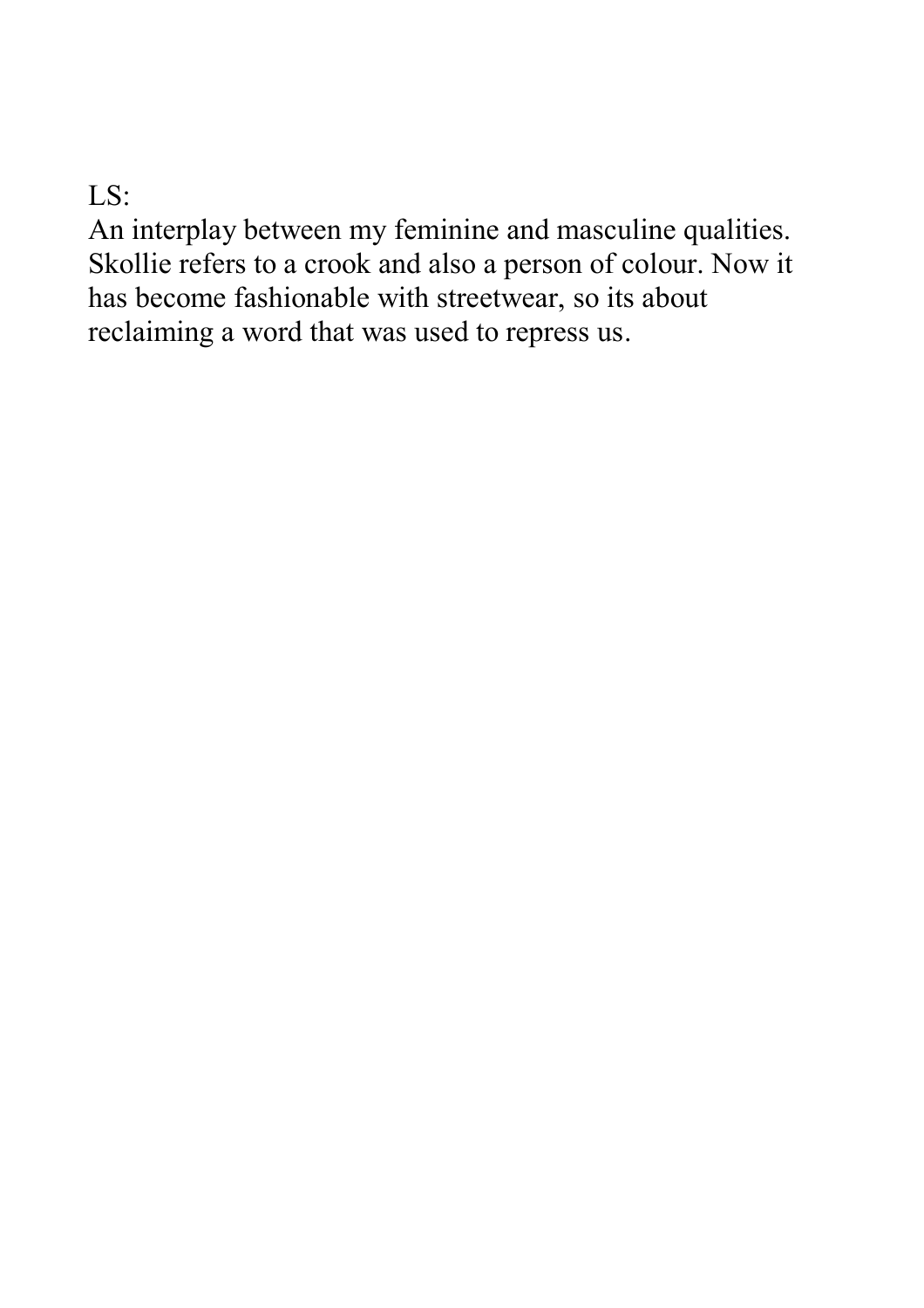# Lady Skollie Doesn't Play By Anybody's rules

[India Doyle](http://www.twinfactory.co.uk/author/india-doyle/)



South African artist **[Lady Skollie](https://www.instagram.com/ladyskollie/?hl=en)** is a creative force to be reckoned with. Born in 1987 Lady Skollie (real name Laura Windvoge) is part of a new generation of artists in South Africa who are working within and against the digital sphere, and her work emanates a captivating and sensual energy across the range of mediums that she works with. Her most recent, and first solo, exhibition 'Lust Politics' at the **[Tyburn Gallery](http://www.tyburngallery.com/artist/lady-skollie/)** gave the city a riveting introduction to her provocative vision, and followed on from an acclaimed stint at Frieze last year. Twin caught up with Lady Skollie to talk working in South Africa, having a sense of humour and how women are going to lift each other up.

# **Growing up, were you always inclined to express yourself visually? How did your aesthetic develop?**

When I was about 4 the Zorro franchise was really taking off in South Africa. I crawled underneath my mum's tables, beds, inside cupboards and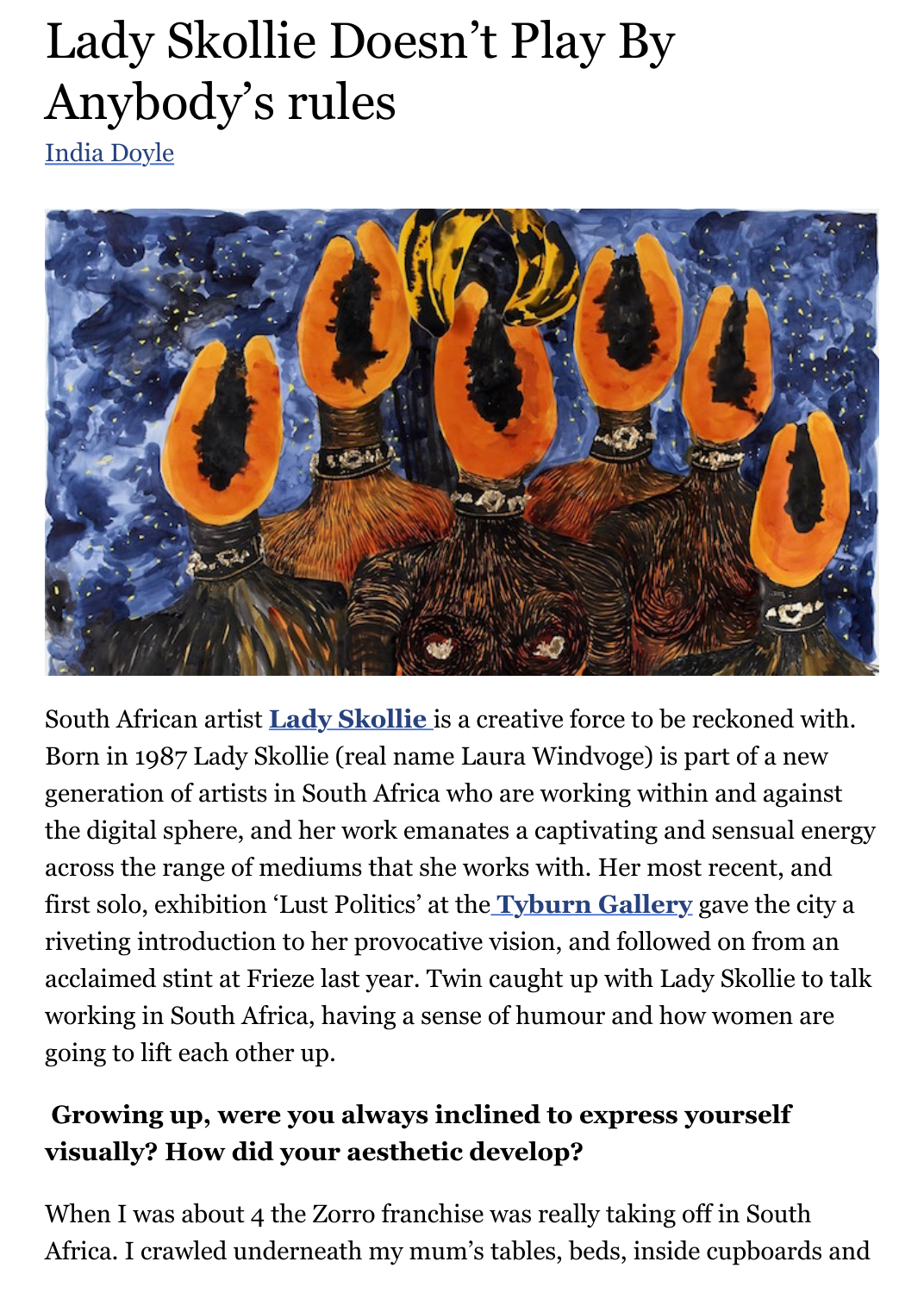covered everything's underside with wax crayon Z's – all in different sizes. I remember being terrified that my mother would realize. So I suppose I have always expressed myself visually. When I was younger I thought that to be an artist you needed to paint realistically, and then I understood that my mark making did not need to be mimetic to be respected or convey a message. I took inspiration from Khoisan drawings because of my own Khoisan culture – as a coloured South African, and my work just became hard, fast, fluid.

### **Where did the name Lady Skollie come from?**

Lady Skollie, for me, has been a lesson in identity. I've always had these disparate elements of my personality. Not long ago I wore cute 1950s dresses and had ringlets. Although I looked like a lady, inside I felt this urge to rail against authority and challenge the norm. I would talk about sex and paint little dicks on people's things. Lady Skollie was a performative thing; it was the space where these two things -masculinity and femininity – met.

# **Your work is striking and honest, drawing on personal experience. When you started did you ever worry that it wouldn't resonate with a wider audience?**

No, this was never a worry really because I also draw on a range of sociopolitical issues, like rape, rape culture and plight of women, which are so prevalent within our wider society. They are issues which everyone, even those outside South Africa, should engage with.

*It is time for people to feel uncomfortable, and for people to ask themselves very hard questions about how they relate to women, how they treat them, how they talk to them.*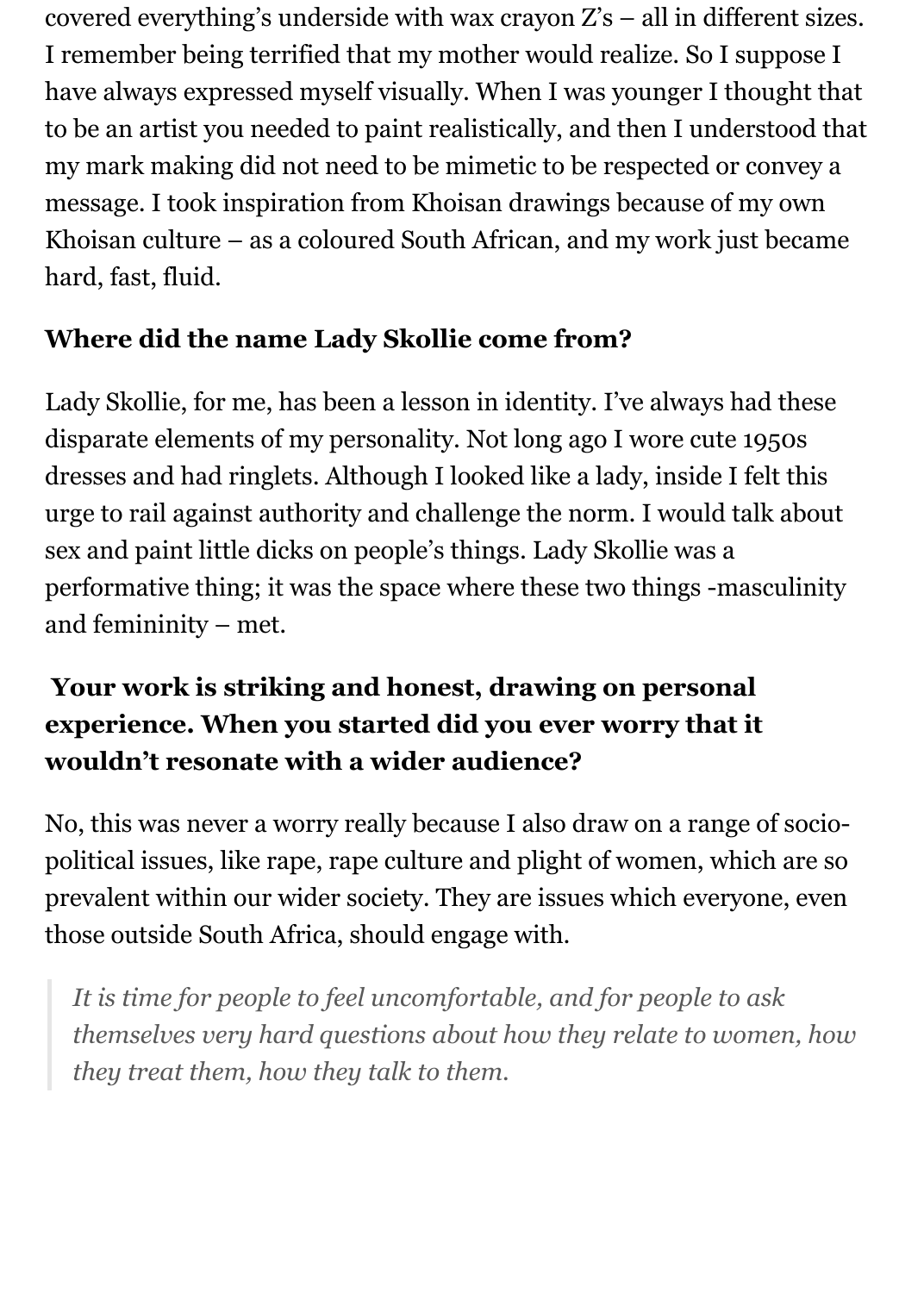

# **Your most recent exhibition was called Lust Politics. Do you think there is always a relationship between the visceral and the political?**

Yes, from Monica Lewinsky to Marilyn Monroe to politicians blocking any means for women to have a more equal life or even just reproductive rights. I think there has always been a love hate relationship between politics and lust.

# **The names of your work are as powerful as the pieces themselves, which comes first when you start to create?**

Usually the writing comes first. The works come separately and then I edit and chop to make the writing and the work correlate more.

#### **You're wrestling with gender, sex and societal structures, why**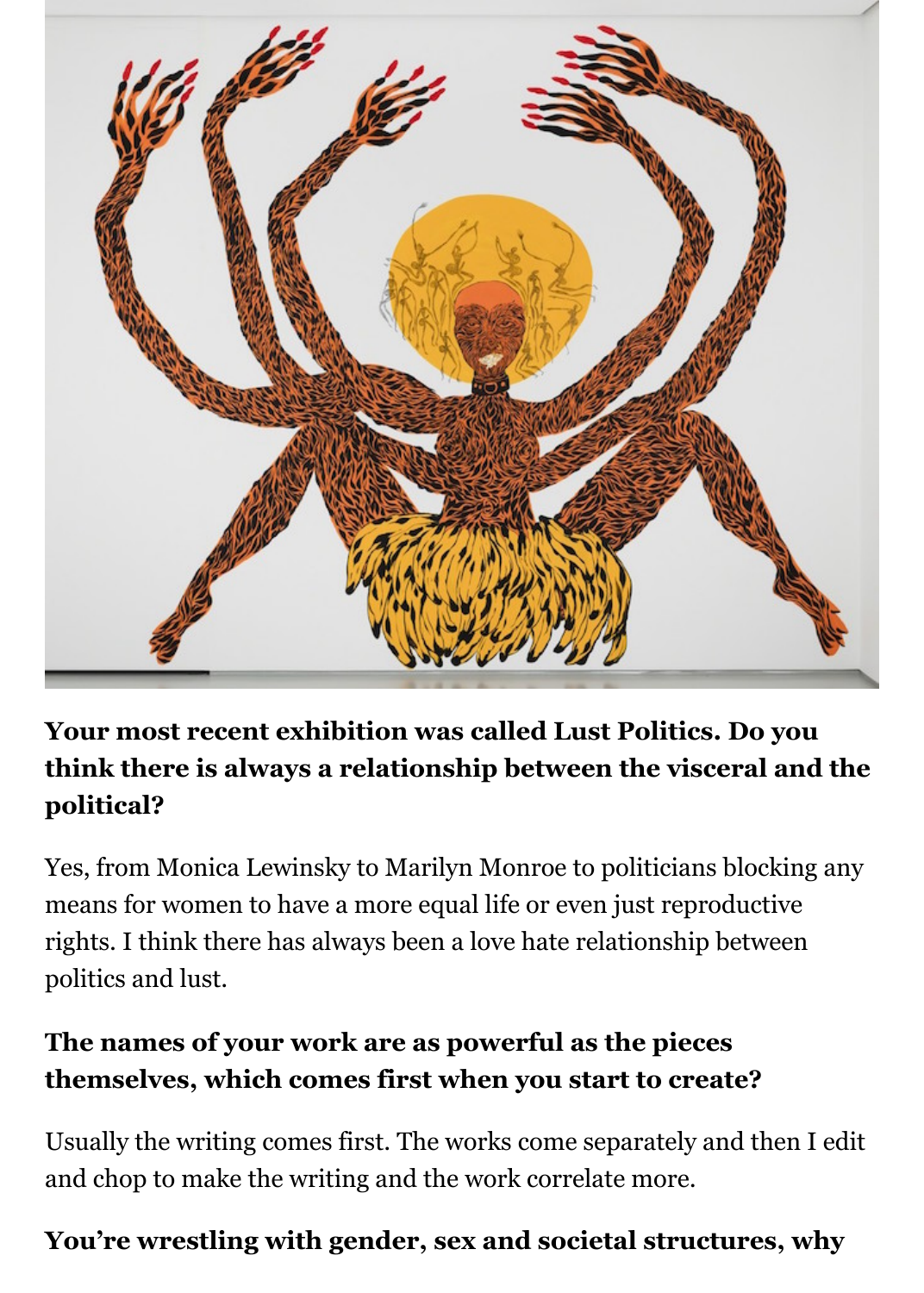#### **did you want to investigate these ideas in ink and crayon?**

I like the tension between a granny-like medium like watercolour and the garish, crayon drawings of sex. Depicting something as visceral as sex with a medium as soft and delicate as watercolour and childlike crayon is thrilling.

#### **Why do you want to use humour in your work?**

In South Africa humour is often used a vehicle for social change. People don't always want to listen if you are being serious. They would rather not listen to preaching and they don't want to hear about rape stats, HIV stats, etc. I think in some ways I'm pretty funny, so I use humour as a way of unwrapping serious issues in a palatable way – so that people will actually start thinking about change.



**One of your pieces focusses on the ups and downs of competitive sisterhood. As you see it, how can women better enable each other?**

Women need to engage with each other about issues; communication is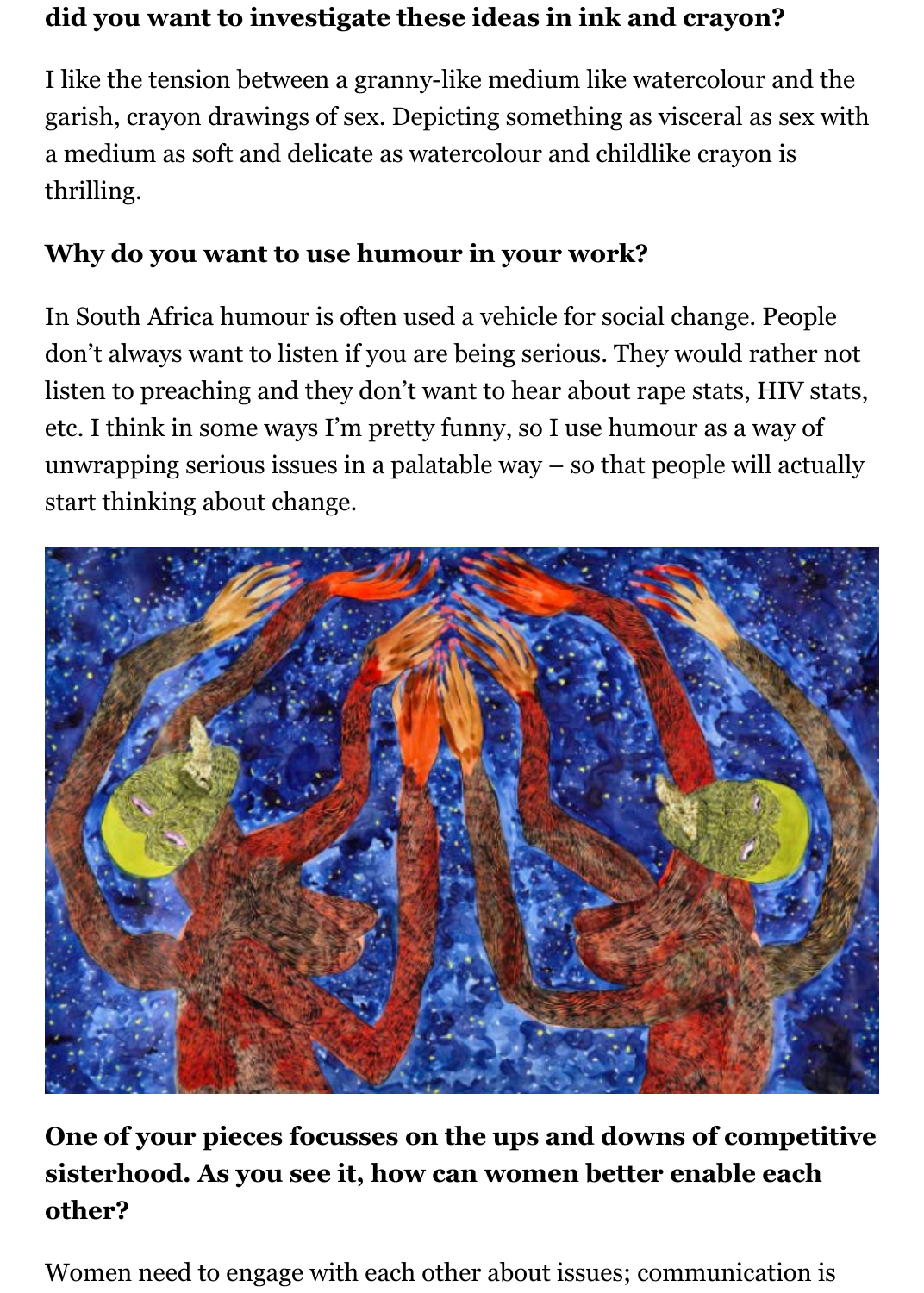key to a united front, and we need one. At the moment, I definitely feel part of a zeitgeist and movement, especially in South Africa, where women are speaking up against feminine debasement and subjugation. Whether we make a social commentary with watercolours or whether we post an online status – that is what I'm part of.

#### **How does Johannesburg influence your work?**

J'burg pushes you to achieve things you might have only ever thought about; it's a city that's totally alive. My surroundings make a big impact on my work, and I think it's important to address issues around gender and sexuality because Johannesburg, and South Africa in general, is rife with sexual assaults and abuse. Art is an accessible way to bring up the narrative and I think we need to talk about it more and more and more.

# **Is now an exciting time to be an artist in South Africa?**

Being an artist in South Africa right now is very important and very exciting. Finally the international market is catching on, and it's actually becoming a financially viable option. In J'burg there are a lot of new independent studios opening where people are reclaiming spaces, especially in Troyeville which was a huge centre of resistance during apartheid. Most of Troyeville is studios, huge buildings which were abandoned in the '70s and are now being taken over and are really costeffective. People are now offering funded residencies. As a creative person it's a real privilege to have a space to make, without the worries of having to generate a huge income to sustain it.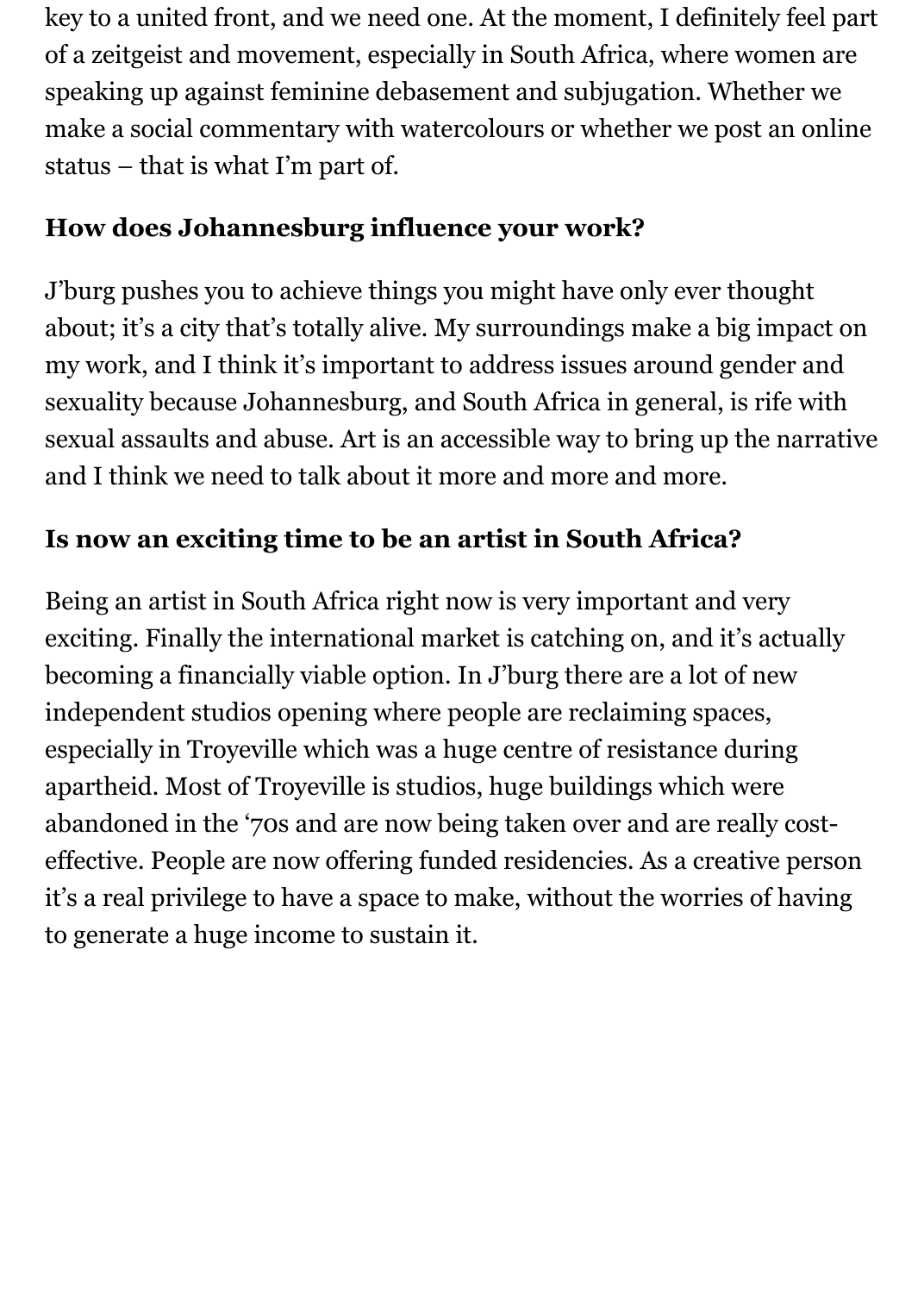

**What are your processes when working? Do you have a specific routine?**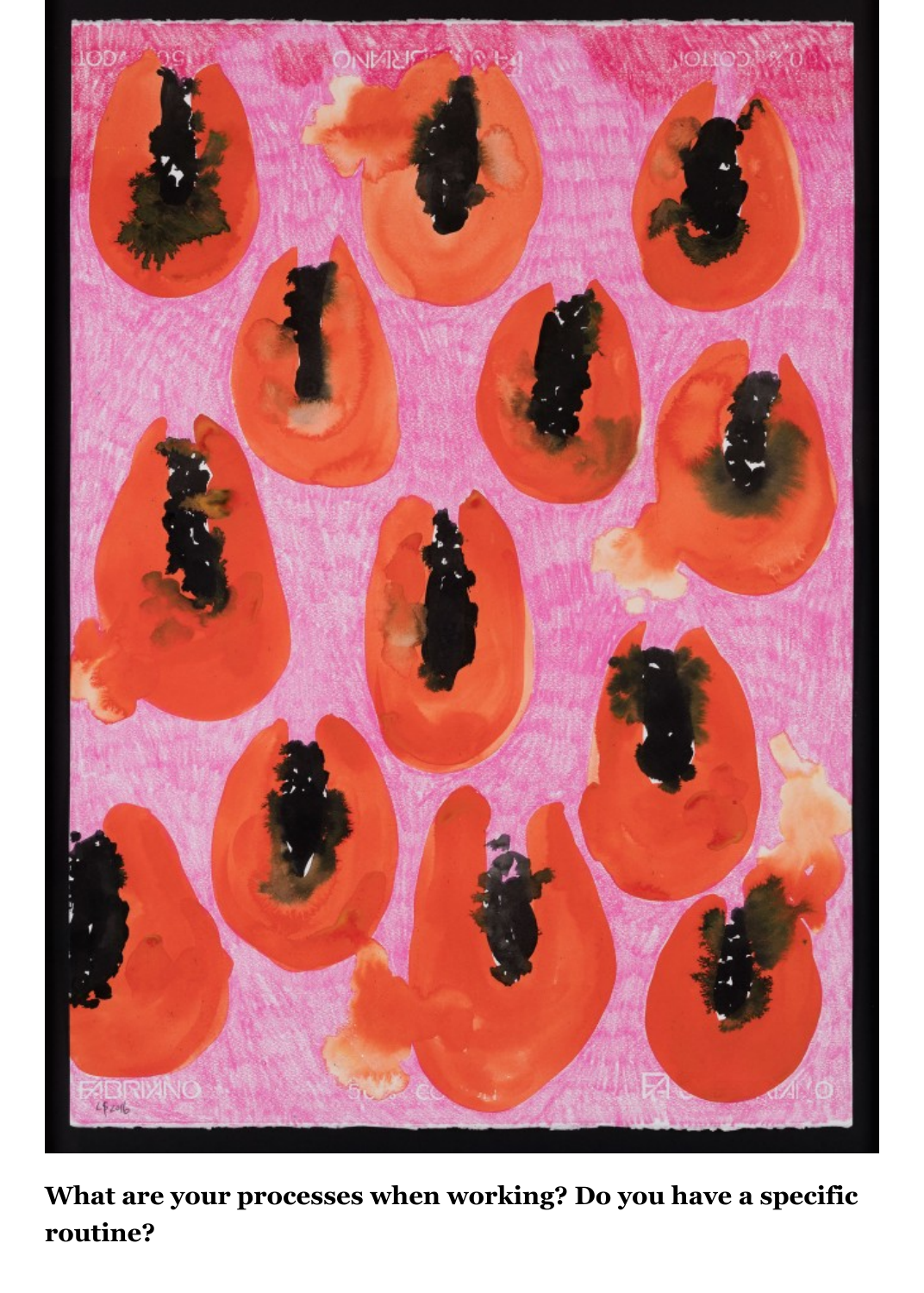It's difficult to say, because my process entirely varies; I don't really have a specific routine when it comes to making work. However, usually I think about the image for a long time before making a single mark. Sometimes I write about the work before I create it, which allows me to have a context for it. I listen to a lot of hip hop in the studio; hip hop can take you places and it especially helps me with confidence.

# **Who are the artists that inspire you?**

I am totally inspired by Athi Patra Ruga's ability to immerse you into his world without even trying. Also Robert Mapplethorpe, for his beautiful way of shocking and Mary Sibande for her sheer brilliance of identity dynamics.

### **What's next for you? And what are you most excited about?**

I prefer not to talk about 'what's next'. I am in the present; I'm hard, fast, now. I don't play to anybody's rules. I am a rebellious person!

Tags: [artist](http://www.twinfactory.co.uk/tag/artist/), [interview](http://www.twinfactory.co.uk/tag/interview/), [Lady Skollie](http://www.twinfactory.co.uk/tag/lady-skollie/), [South Africa](http://www.twinfactory.co.uk/tag/south-africa/)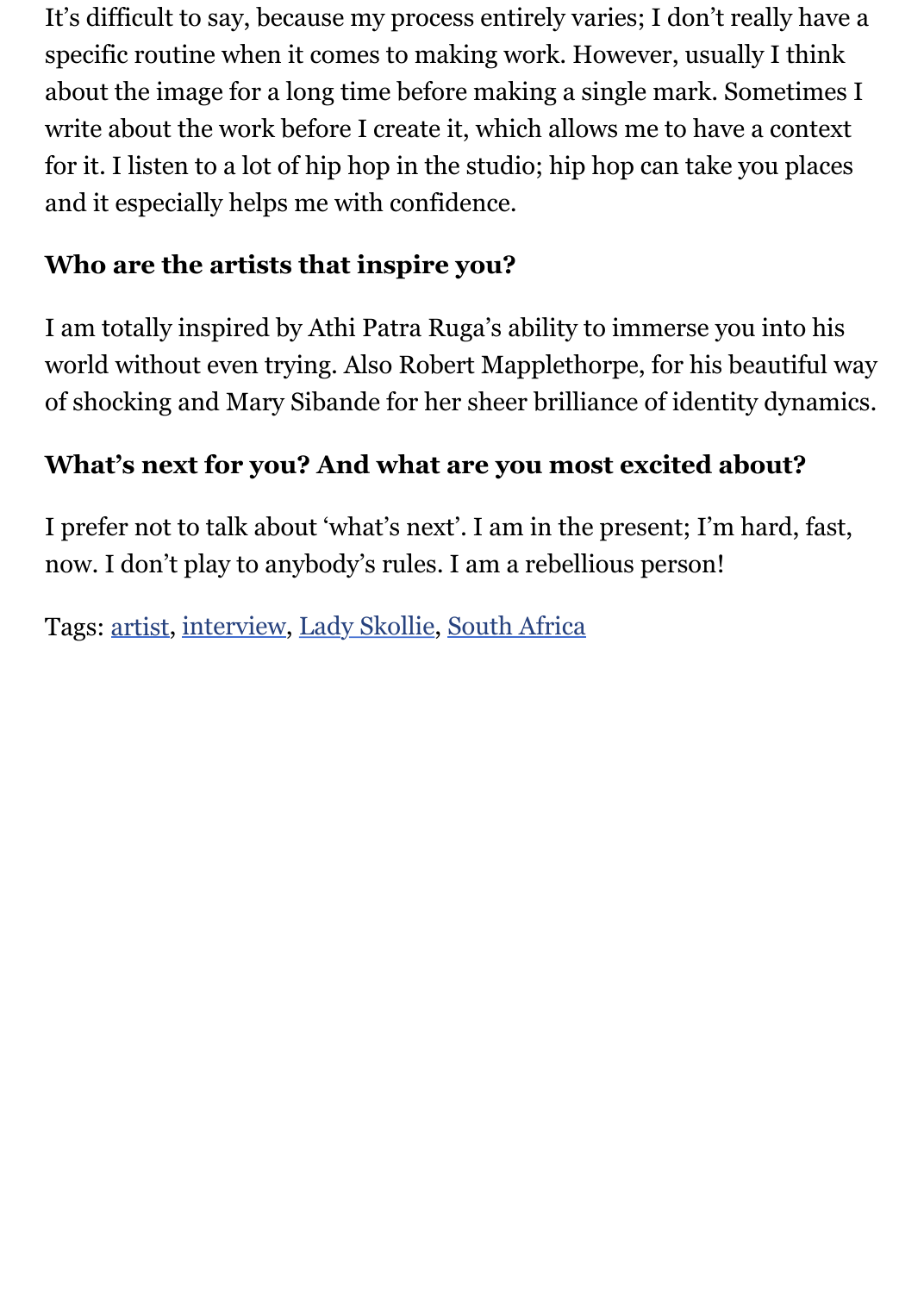# Run The World: In Conversation with Lady Skollie

September 23, 2016

# **[Lady Skollie](https://artthrob.co.za/artist/lady-skollie/)**

**By [Keely Shinners](https://artthrob.co.za/article-author/keely-shinners/)**

# **Reading Time: 5 minutes**

Lady Skollie, a.k.a. Laura Windvogel, is doing much more than painting pawpaws and dicks. She is on a mission to rework the South African art world from the inside, to have her voice heard, to peel back the layers of social perception (perhaps, like peeling banana skin) to get at its political and historical meat. We sat down to talk to the art and activist polymath about identity, erotics, and running the world.

*KEELY SHINNERS: Why choose the name Lady Skollie? Is there a type of performativity that comes with being an artist?*

LADY SKOLLIE: Lady Skollie, for me, has always been a lesson in identity. I've always had these disparate elements of my personality. A couple of years ago, I had these ringlets and cute 1950s dresses. But inside, I always had this element of the obscene: wanting to be against authority, to challenge the norm. I looked like a little lady, but my mouth would be dirty. I would talk about sex and paint little dicks on people's things. Lady Skollie was a performative thing, you're right. The space where those two things were harmonious. It's quite volatile in my body and mind, the ways I perceive masculinity and femininity. So Lady Skollie was a character where those elements coincided.

*KS: Now that you've been Lady Skollie for a while, do you feel like it's an empowering thing to have a character that you latch onto? Or do you feel it can be fragmenting?*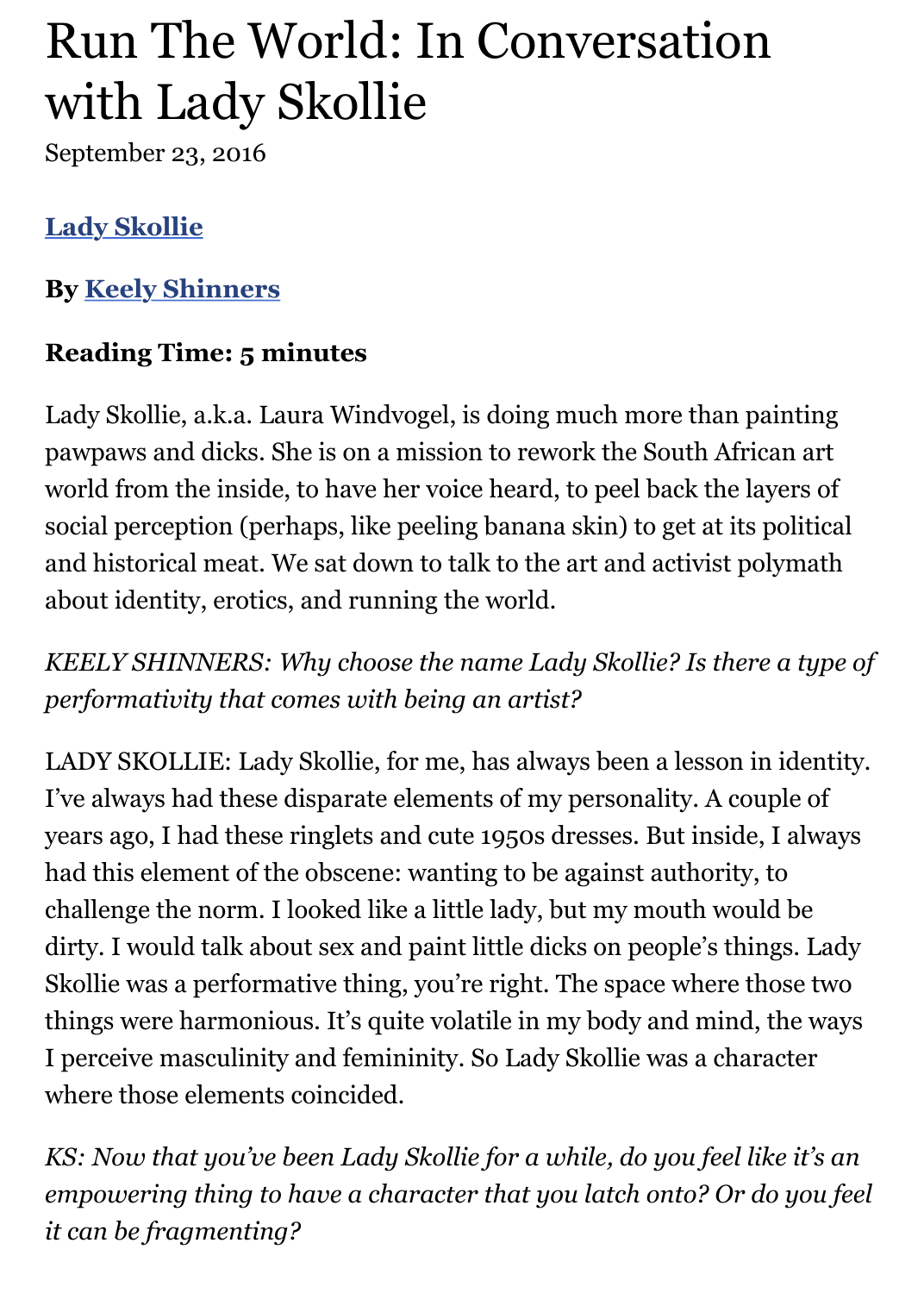LS: I think a bit of both. I love consistency. In the beginning, when I started being known as Lady Skollie, big galleries saw it as a "trendy" approach. Now, people ask me, "Do you still want to be listed as Lady Skollie or Laura Windvogel?" And I'm like, "Lady Skollie, obviously." They have this thing in their minds, "How long will she be able to keep the character, keep the thing alive?" For me, it is about always tapping into either/or: the Lady bit or the Skollie bit. It releases me more. It gives me freedom in certain ways that Laura Windvogel wouldn't.

*KS: Your work deals with questions of erotics—how you relate to your body, how others relate to your body—but they're not just about sex. Do you feel erotics can be a means of asking broader questions about politics, selfhood, relationships?*



LS: My work is of a sexual nature, but I want to see it more as social commentary. In particular, I look at how women's bodies are seen, these weird expectations of how women are allowed to talk about things. They want to see it as pawpaws and dicks. It's cute. It's easy to consume.

It's a nice way to 'break open conversation.' That view is in direct correlation of how I used to see my own work. In the beginning of my career, I did a lot of that fast, vapid work with little thought and lots of shock factor. I thought that's what my voice was. But now I understand that my opinion matters a lot. Why shouldn't I make important commentary if my opinion has the ability to change people's minds? Sometimes, people still want the 2013 Lady Skollie who was all into throwing sex parties. I still do that, it's just not as empty. Now, I want to actually say stuff.

*KS: You can look at bananas and pawpaws and say, 'Oh, cute, it looks like a dick or a vagina.' But you get into the history of those fruits as symbols of exploitation and colonization, consumption, and exotification.*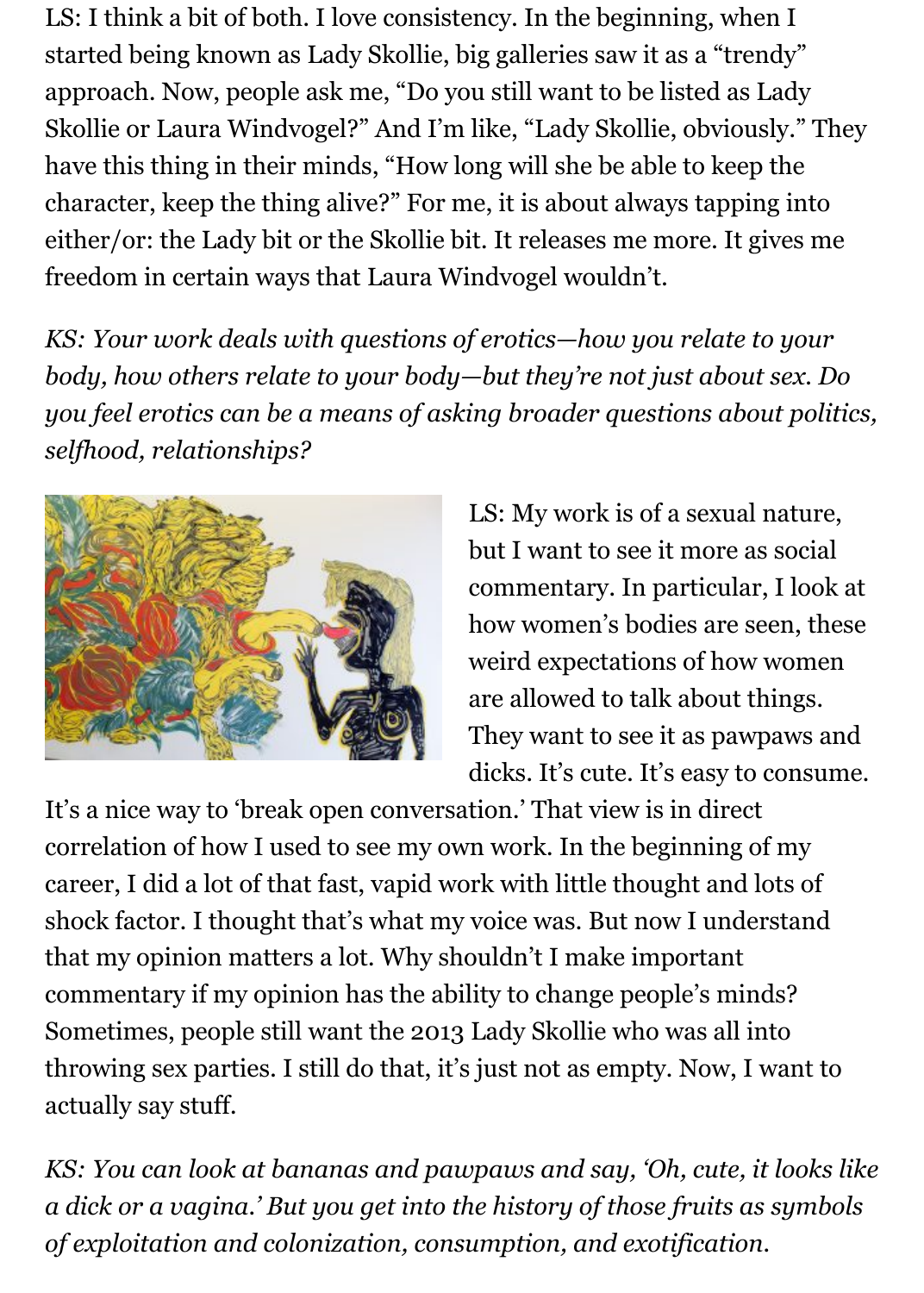LS: People want the easy thing to consume. Now, I'm in the stage where I'm actually really explaining to people what I'm trying to say. (People forget that I write. I'm like, 'Yes, I went to university too, guys. Don't just do dicks.') Before, I made a lot of assumptions about my audience and my work. I wasn't giving people the opportunity to vouch for what I do.

*KS: Your work seems more explicitly personal than other visual artists. You're also a part of this strange phenomenon of the artist's personal life being able to be seen on Instagram, out in the open.* 

LS: It was a very conscious decision for my presence to be like that. I have a history of retail. It was downright bullshit, but it made me realise that everything is retail. When I worked in a gallery, artists would be there for opening night and never be there again. They would uphold this romantic notion of themselves being tortured, away in their space, and then they would complain that no one is buying their art. But if you're not there to convince people about your work, in your own voice, they can only take what they see. Especially in South Africa. I don't know why we have this Eurocentric way of perceiving art when it's not the same. People here don't have the expendable income to drop G's on something that's going to sit in their lounge. If someone's going to invest a lot of money into your work, you have to let them know who you are. That was important for me. I wanted to be attainable, in a way, so that my work was attainable. I do laybuys, which ties into my commentary on coloured culture.

I worked in galleries. I know how the system works. I did the books for a gallery, guys. And it's not working in a South African way. It's not benefitting South African artists or the promotion of new gallery-goers. People don't give a fuck about art, actually. Are you telling me someone who can buy food is going to buy a painting instead? So it's all about giving people options. We're not Europe, and we're not America, thank fuck.

*KS: You are a visual artist, a writer, a businesswoman, a radio show host. Why put energy into so many different layers of art and activism and not just funnel your energy into paintings?*